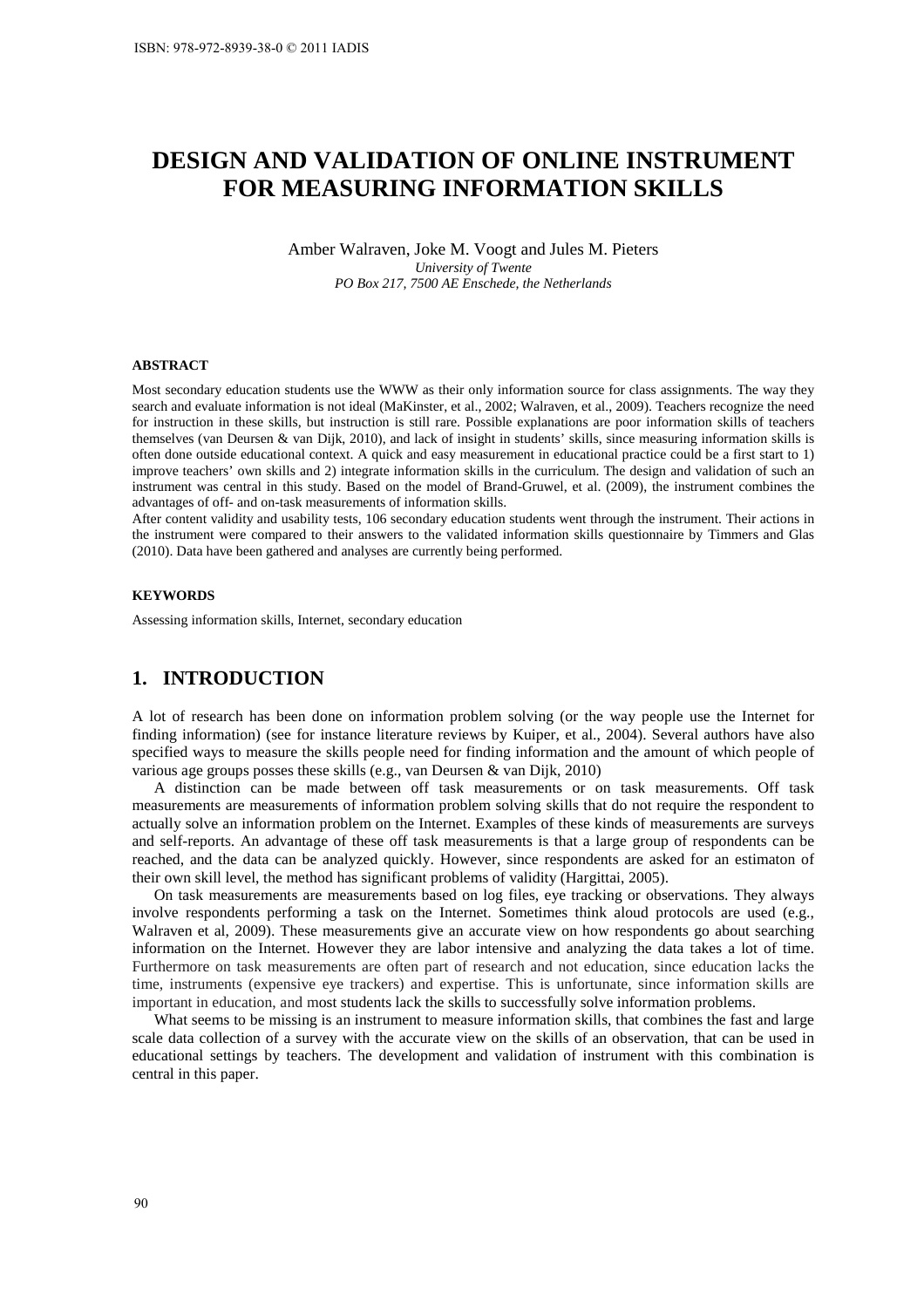# **2. DIGITAL INFORMATION SKILLS MEASUREMENT**

### **2.1 Theoretical Background of DIM**

The Digital Information Skills Measurement (DIM) was developed based on the IPS-I model, the off task paper and pencil test, and on task think aloud protocols used in Walraven et al. (2009), and the technology of the LEM-tool (Huisman & van Hout, 2008).

The model for information problem solving that forms the foundation for the developed instrument is the model by Brand-Gruwel, et al., (2009). This model, the IPS-I model is presented in Figure 1. The model describes the skills needed to solve an information problem when the internet is used to search information. The five constituent skills, 'Define information problem', 'Search information', 'Scan information', 'Process information', and 'Organize and present information' are linked blocks. Regulation happens during the execution of all skills and is visualized by the arrows. The five blocks rest upon three layers which represent the three most important conditional skills: (a) 'Reading skills', (b) 'Evaluating skills', and (c) 'Computer skills'.



Figure 1. The information problem solving using internet model (IPS-I model).

Measuring information skills means participants should work on whole tasks, which are authentic and comprehensive. These tasks should require participants to perform all the constituent skills that make up the whole process. Research shows that especially the conditional evaluation skills are problematic for students of various ages (e.g., MaKinster, et al., 2002). Although the whole process of information problem solving is measured with DIM, the evaluation of information is central in DIM.

In an earlier study a paper and pencil test and think –aloud protocols were used to measure evaluation of websites and information. For the think-aloud protocols students received an information problem they had to solve while searching on the Internet and thinking aloud. To analyze which criteria students used tot evaluate search results, information and source a coding scheme was used. However, thinking aloud is not always easy for students, and they discarded sites without explaining why. For the paper and pencil test participants received booklets with printed websites. To examine whether students could identify crucial features to base an evaluation on, students were asked which sites and what information they would or would not use. They could highlight parts of information or features of the website they based their decision on (Walraven et al, 2010). Although all students were capable of mentioning criteria for every site, the problem with the paper and pencil test is that it is done off line, and does not give an authentic measurement of what students focus on while performing an on line task. A combination of both measurements could be a solution to the problem of difficulty of thinking aloud and the absence of an authentic measurement. IADIS International Conference e-Learning 2011<br>
SUREMENT<br>
SUREMENT<br>
SUREMENT<br>
SUREMENT<br>
model is presented in Figure 1. The model<br>
what<br>
and the internation of the developed instrument is the<br>
model is presented in Figure

A way of combining the two measurements would be having participants write comments on the sites they visit while searching the Internet, in stead of verbalizing those comments. The technique of the LEMtool can be used for this. The LEMtool is a non-verbal measurement tool for the evaluation of websites (Huisman & van Hout, 2008). One can choose the expression that best describes ones feeling towards (parts of) a website. See Figure 2 for a screenshot of the LEMtool.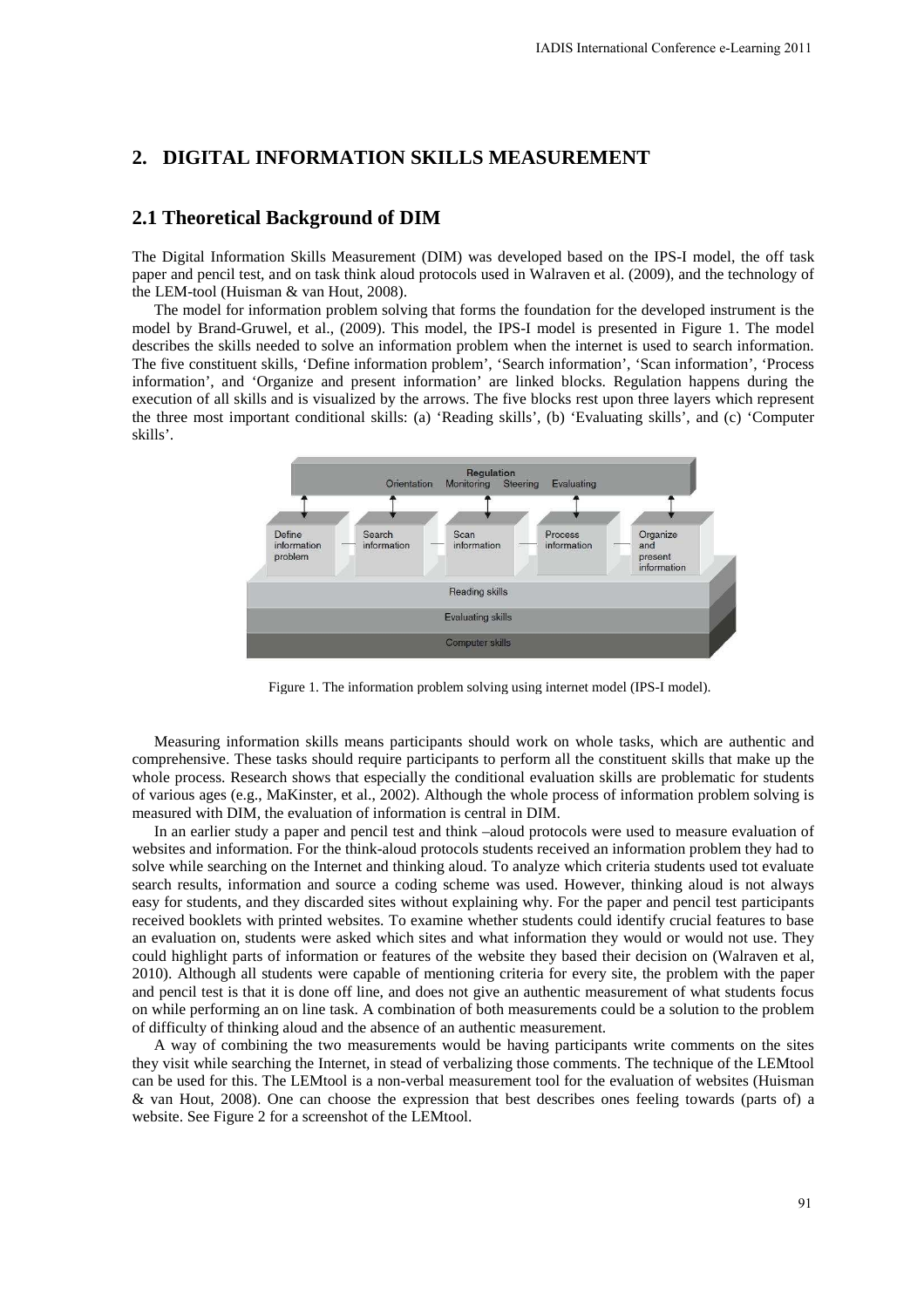

Figure 2. Choosing the emotion a (part of a) website evokes.

After choosing an emotion, one can move the LEMtool to a different part of the site, select it, and choose another emotion. For the DIM, the emotions could be replaced by text fields.

# **2.2 The DIM**

The DIM was designed based on earlier research and available techniques as described above. In this section the DIM will be described.

The search engine Google is the starting point of the DIM. Participants can use Google, or surf to another search engine or website to start their search. However, a layer is added to the DIM, logging all the actions of the participant. The keywords entered, which search results are visited, how long the participant stays on a website, and so on. On top of the page is a task bar, showing the task to be performed by the participant, and four buttons. By using these buttons, participants can get 1)an explanation of the instrument, 2)open a notepad and paste or type information there that is useful to solve the task, 3)view the comments they made on the sites and 4)decide to solve the task. After pressing this 'answer' button, the participant ends the search. After this, participants can not return to the search. The taskbar is always visible and on top of the page. The task the participant has to solve is: Young people used msn and sms a lot. Does this affect their Dutch? (Explain your answer in about 15 lines in your own words.) The maximum search time is 30 minutes. This time is counted down in the task bar. Participants are prompted 10 and 5 minutes before the search time expires.

By using the evaluation button, participants can post comments on the search results and sites. By right clicking on the evaluation button, and then clicking on the part of the site the participant wants to comment on, an input field is created. After the comment is saved, it is no longer visible on the screen. This allows the participant to make as many comments as he wants, without getting a screen filled with comments. To see which comments he has made, the participant can use the 'view comments' button in the task bar.

When the participant has gathered enough information on the notepad, he uses the 'answer' button to go to the answer screen. On this screen the participant sees the task, an entry field, and all the information from his notepad. After answering the task, the participant is given a model answer. After comparing his own answer to this model answer, the participant grades himself.

This first part of the DIM allows participants to perform the constituent skills search, scan, process and organize and the conditional evaluation skill from the IPS-I model. The regulation that happens during the execution of all skills is the focus of the second part of the DIM.

After answering the task, the participant is asked a number of questions about the search process. Amongst others questions about which site was most useful, and what the participant would do differently next time. After answering the questions, the participant grades his information problem solving process.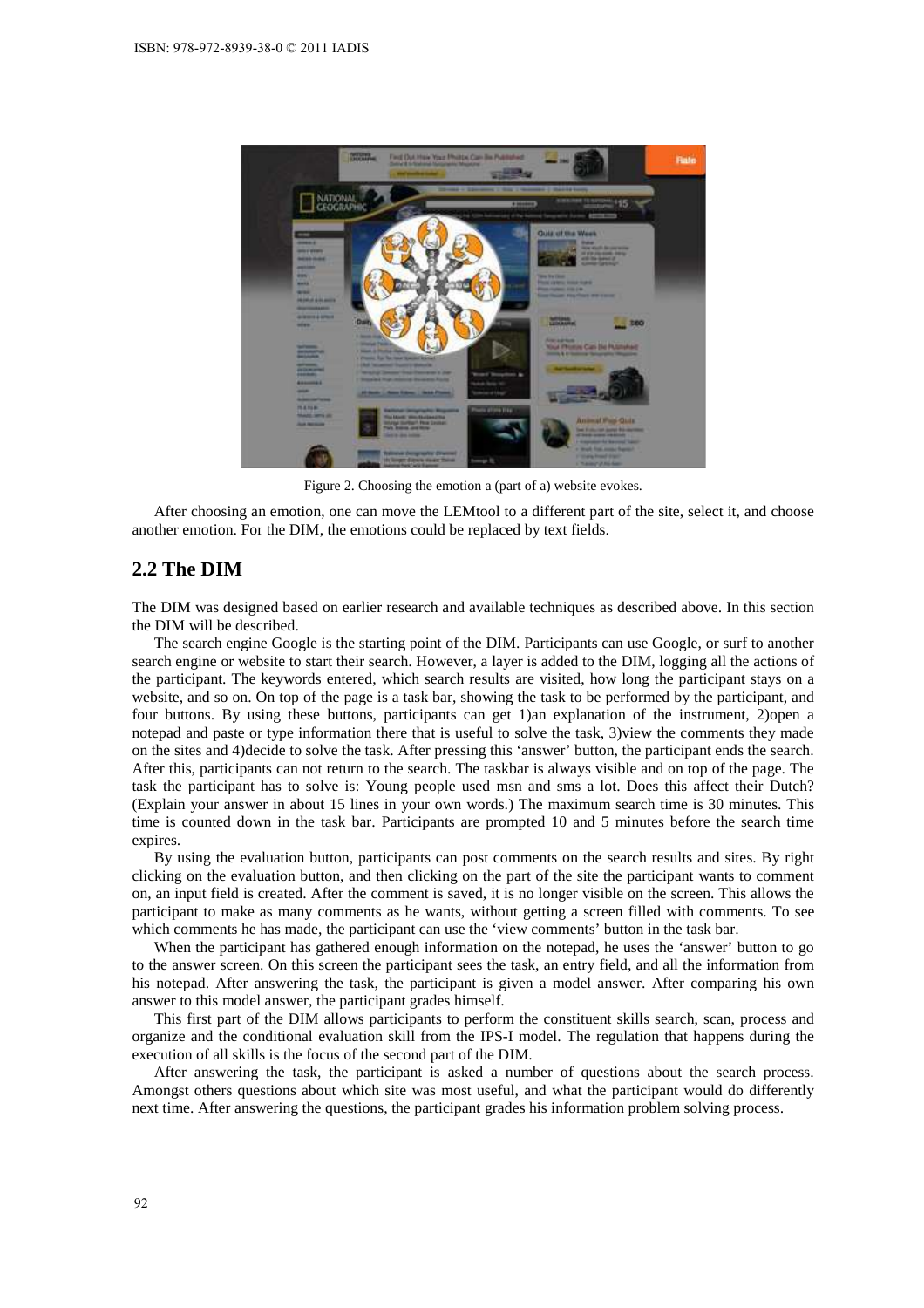In the third part of the DIM, participants are presented with 5 websites. For each website they have to decide whether they would use this site in answering the task they just solved: Young people used msn and sms a lot, does this affect their Dutch? The questions they have to answer for each site is: Would you use this site or not? And why? What do you notice? They can use the evaluation button to make comments on this site, and can make as many comments as they want.

After the five sites are evaluated, the participant must rank them according to usefulness and provide a reason for his choice with each site. After the participant is done, again a model answer is shown. The correct order is shown, and the features of the sites that could be commented on are provided. Again, the participant grades himself.

The DIM was evaluated with 4 experts in information skills and research on information problem solving. The researchers walked through the DIM together with the experts. Focus of the evaluation was whether the DIM measured the concept of information problem solving. After the expert evaluation, a target group evaluation with 6 secondary students was performed. In two groups of 3, the students went through the instrument. They were asked to think aloud, and discuss the instrument together. Focus was on usability and comprehension of the task, questions and evaluation button. After these evaluations slight changes were made, resulting in the DIM as presented in 2.2. LADIS International Conference e-Learning 2011<br>
15 websites. For each website they have to<br>
15 websites. For each website they have to<br>
16 a maxer for each site is: Would you use this<br>
usualization button to make comments

To further validate the DIM the actions of secondary education students in the DIM are compared with their answers to the validated information skills questionnaire by Timmers and Glas (2010).

# **3. METHOD**

# **3.1 Participants**

106 students of pre-university secondary education (mean age 14.3 years) participated in this study. 54 of them were male, 52 female.

### **3.2 Instruments**

#### **3.2.1 The Dim**

The Dim as presented in 2.2 was used.

#### **3.2.2 Information Skills Questionnaire**

The questionnaire by Timmers and Glas (2010) was used to compare with the actions of the participants in DIM. This validated and reliable questionnaire consists of four scales within a 46-item survey on information-seeking behavior. Three scales were used for validating the DIM: a scale for applying search strategies , a scale for evaluating information and a scale for regulation activities when seeking information. This resulted in a questionnaire with 25 items. All items are answered with a 4 point scale, going from always to seldom or never. Example items are: When I search information for study assignments: I determine the best places to search for this information.

I select information that corresponds with my own opinion

I scan through the information found

# **3.3 Procedure**

Students individually completed both the digital measurement (DIM) and the IPS questionnaire. The tasks were counterbalanced. A random assigned group started with the DIM and finished with the questionnaire, and the other group started with the questionnaire and finished with the DIM. Prior to the DIM or questionnaire some demographics were collected.